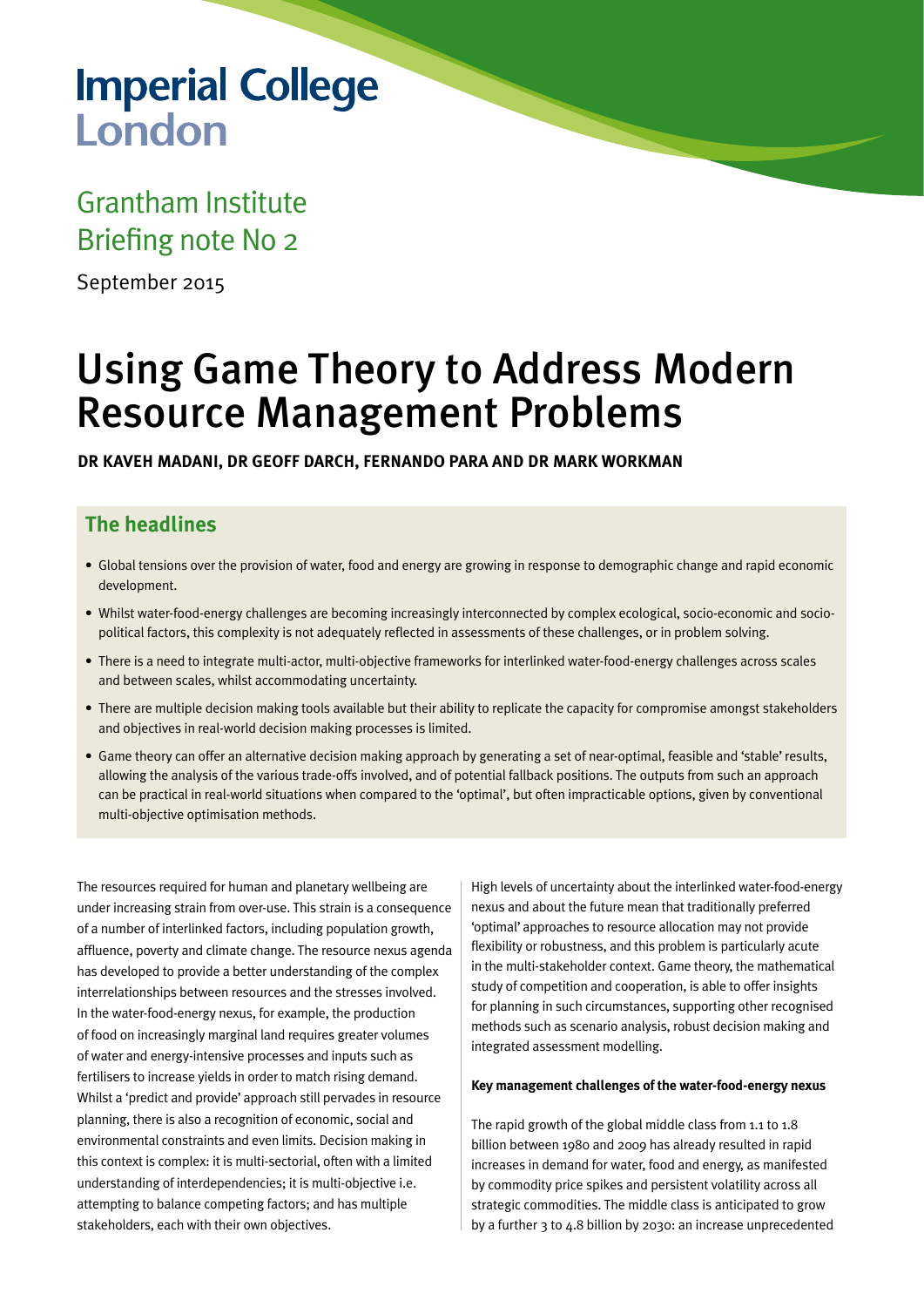in human history. It has been suggested that by 2030, demand for energy will have increased by 40%, food by 50% and water by 25%. Not only is the extent of growth significant but so are the speed and scale at which economies are growing. China and India are doubling their per capita incomes at 10 times the rate that the UK did during the industrial revolution, and at 100 times the scale.

Superimposed on this growing demand is an increasing connectivity and complexity in the water-food-energy nexus. Some of the reasons for the increasing connectivity in the modern resource system are:

- New technologies and markets;
- • Coupling of commodity markets; and
- Higher levels of raw material resource trade, which globally increased six fold between 2000 and 2010.

This increased interconnectivity has not triggered a corresponding shift in the approach to resource analysis. Indeed, the capacity to accommodate multiple subsystems, multiple agents, their interaction and dynamics in multiparticipant multi-objective agendas has been limited<sup>1</sup>. Studies still seek optimisation along one, or several parameters, rather than stability. However, practical problem solving requires solutions that are stable (feasible)<sup>2</sup>. While stable solutions are not necessarily 'optimal' from the system's (central planner's) point of view, they are reachable in the presence of multiple actors with conflicting objectives and can improve the status quo. The failure to deliver stable solutions to resource issues and integrate increasing complexity in the natural resource system has a number of associated risks, which include:

- Exacerbating the risks of temporary and/or regional source shortages;
- Increasing the likelihood of potentially negative knock-on and cascade effects, and;
- Increasing the likelihood of passing critical tipping points or triggering feedback-loops within environmental systems.

In the UK these challenges are manifested in the energy-water sector where long-term decision making is a function of:

- A multi-billion dollar infrastructure legacy which is capital intensive, highly variable in the capital required at any point in time and requires long-term investment. In the energy sector for example, £275 billion is in the pipeline to 2030 and in the water sector the Asset Management Programme 6 (2015-2020) is worth over £40 billion;
- Very long asset life of over 40 years;
- Significant long-term uncertainties in supply and demand resulting from e.g. population; efficiency savings; changes in demand; regulation; climate change; and
- Interdependencies between different sectors which can result in cascade failure where failure of one system results in knockon failures on often multiple other systems.

Regulatory frameworks need to encourage the right incentives for competitiveness, investment and innovation for a specific set of policy goals. For the cautious, uncertainty – a manifestation of these complexities and interconnections – can limit action. This lack of action can have a detrimental effect on long-term investments in energy and water infrastructure needed for the effective transition to a resilient water and low-carbon energy system. Therefore, in decision making for long-term climate change, energy and environmental policy, the designing of policy mechanisms to establish long-term stability for investments is an important and significant challenge.

#### **Some commonly used analytical tools which accommodate uncertainty, multi-actor objectives and trade-offs**

There are a number of methods which seek to address uncertainty to varying degrees – see table, below.

| Method                                                   | <b>Applicability and Applications</b>                                                                                                                                                                                                                                                                                                                                                                                                                                                                                                                                                                                                                                                        |
|----------------------------------------------------------|----------------------------------------------------------------------------------------------------------------------------------------------------------------------------------------------------------------------------------------------------------------------------------------------------------------------------------------------------------------------------------------------------------------------------------------------------------------------------------------------------------------------------------------------------------------------------------------------------------------------------------------------------------------------------------------------|
| Agent<br><b>Based</b><br>Modelling                       | This computational modelling technique simulates<br>the actions and interactions of autonomous agents<br>- individual or collective entities - with a view to<br>assessing their effects on the system as a whole <sup>3</sup> .                                                                                                                                                                                                                                                                                                                                                                                                                                                             |
| Multi-<br>Criteria/<br>Objective<br>Decision<br>Analysis | Multi-Criteria Decision Analysis seeks to<br>provide an overall ordering of options, from the<br>most preferred to the least preferred option.<br>The options may differ in the extent to which<br>they achieve several objectives, and no one<br>option will be obviously best in achieving all<br>objectives. Often some conflict or trade-off takes<br>place between objectives, some of which might<br>be quantified, and others less tangible <sup>4,5</sup> .                                                                                                                                                                                                                          |
| Scenario<br>Analysis                                     | Scenario Analysis is used to explore how the<br>future might evolve either in an open-ended<br>manner (exploratory) or to meet a given goal<br>(normative) e.g. ways in which to achieve an<br>80% reduction in greenhouse gas emissions<br>in the energy sector (DECC's UK 2050 calculator,<br>UKERC's The UK Energy System in 2050 or<br>National Grid's UK Future Energy Scenarios).<br>Scenario analysis allows the development of<br>strategies, or tests existing ones. Optimisation<br>tools can be used to identify the optimal plan,<br>for example what demand side measures in the<br>water sector could deliver higher water savings<br>compared with their costs <sup>6</sup> . |
| Robust<br>Decision<br>Making<br>(RDM)                    | This technique explores how a set of options might<br>evolve under future uncertainty e.g. water resource<br>planning under climate uncertainty in London.<br>Adaptation pathways use RDM by developing<br>different plausible ways in which long-term<br>uncertainties can be managed. From this it is then<br>possible to assess how these pathways meet multiple<br>objectives relating to cost, sustainability etc.7                                                                                                                                                                                                                                                                     |
| Integrated<br>Assessment<br>Modelling<br>(IAM)           | This technique combines knowledge from multiple<br>disciplines to understand systemic interlinkages <sup>8</sup><br>to develop pathways that meet multiple objectives<br>relating to cost, sustainability or other targets<br>e.g. UK MARKAL, CLEW, LEAP, FUND.                                                                                                                                                                                                                                                                                                                                                                                                                              |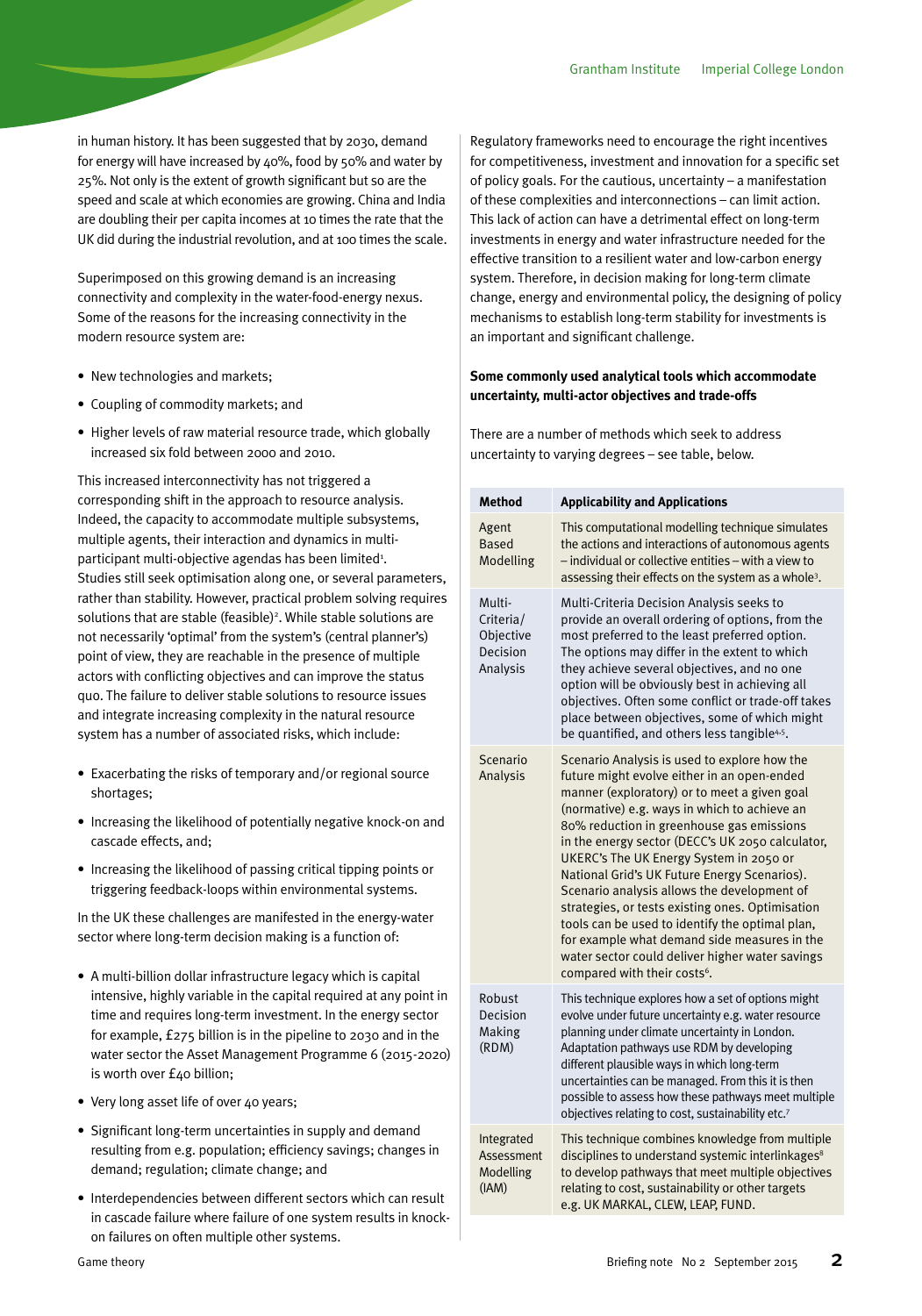While these methods provide useful analysis of decision making problems, they fail to fully consider the socio-political dimension of policy making (i.e. those that involve buy-in from the public and the consequential political implications) and the strategic behaviour of local and regional stakeholders. This omission is considerable, considering the fact that long-term management for the water, food and energy systems does not rely on the strategy of a single, fully cooperative entity, but rather on multiple actors who strategically interact to achieve their self-optimising, often divergent objectives.

Questions that need to be addressed and which are often missed by these conventional tools are:

- (1) How will an individual organisation's strategy fare in relation to the strategies of other stakeholders?
- (2) How can multiple long-term aims of different organisations be reconciled?
- (3) What are the most robust strategies across stakeholders e.g. for a particular region?
- (4) What outcomes might result from different configurations for each of the stakeholders?

#### **Game theory**

Game theory can deliver valuable insights into the strategic behaviour of stakeholders in complex water-food-energy domains where the interactions of the stakeholders normally result in outcomes that are sub-optimal from a system's (central) perspective. Game theory can be applied in any field where more than one actor is involved in the decision making process and the final outcome depends on the participants' strategic behaviour, their willingness to cooperate, risk attitude, access to information, uncertainty exposure and other behavioural factors<sup>9</sup>. This technique reveals how the preferences of actors,

their possible moves and counter-moves play out in strategic interactions delivering a range of outcomes.

Game theory can be used to predict or describe how people behave and fulfil their own interests during the interactive decision making process. Games are defined as mathematical frameworks, consisting of a set of players, a set of strategies available to them (preferences or moves), and players'payoffs (utilities) for each combination of possible outcomes of the 'game'. The main driver of each player's decision is their potential gain. In a typical game, the players try to outsmart one another by anticipating each other's decisions. The game is resolved as a consequence of the players'decisions.

Unlike other conventional system optimisation methods, game theory considers a close-to-reality interest-based behaviour of the individuals rather than taking an overarching system perspective. As a result, game theory assesses the attainability of a system's optimal outcomes starting from the current situation and with due attention to individual self-optimising behaviours. These behaviours can differ in geographic scope e.g. supranational, national, regional and local and in objective, e.g. profit creation, preservation of environmental quality, decarbonisation, etc. Solutions found using game theory for multi-criteria multi-decision maker problems<sup>10</sup> are normally different from those found through conventional decision or behaviour simulation methods such as multi-criteria decision analysis<sup>11</sup> or even agent-based modelling.

Game theory can be applied to decision making in bargaining, voting and negotiation situations when the dynamics of sequential interactions are not fully understood, such as in international climate change negotiations<sup>17</sup>. It can also apply to the architecture of governance structures on water and environmental systems,<sup>13, 14, 15</sup> and the process of making group decisions over developing a new energy supply source for a city<sup>16</sup> (Box 1), or better understanding the dynamics of military and geopolitical issues $27$ .



**Box 1:** A Multi- Participant Multi-Criteria Analysis of Energy Supply Sources in Alaska – Case Study

Energy source selection can be modelled as a multi-criteria decision maker problem to provide support that combines technical, economic, environmental, and social-political factors with respect to the stakeholders' interests. In the following case study, multiple decision making methods were used, each accommodating differing levels of cooperation amongst stakeholders, to assess the most stable decision outcomes.

Decision making in this complex setting should also account for the uncertainty present in the input data. Therefore a stochastic (i.e. probability-based) decision analysis framework to evaluate different choices lay at the heart of the model. Stakeholders were asked to identify both quantitative (e.g. carbon footprint)

**Figure 1:** The location of the city of Fairbanks and the location of possible energy sources. (Image credit: Alaska Center for Energy and Power (ACEP))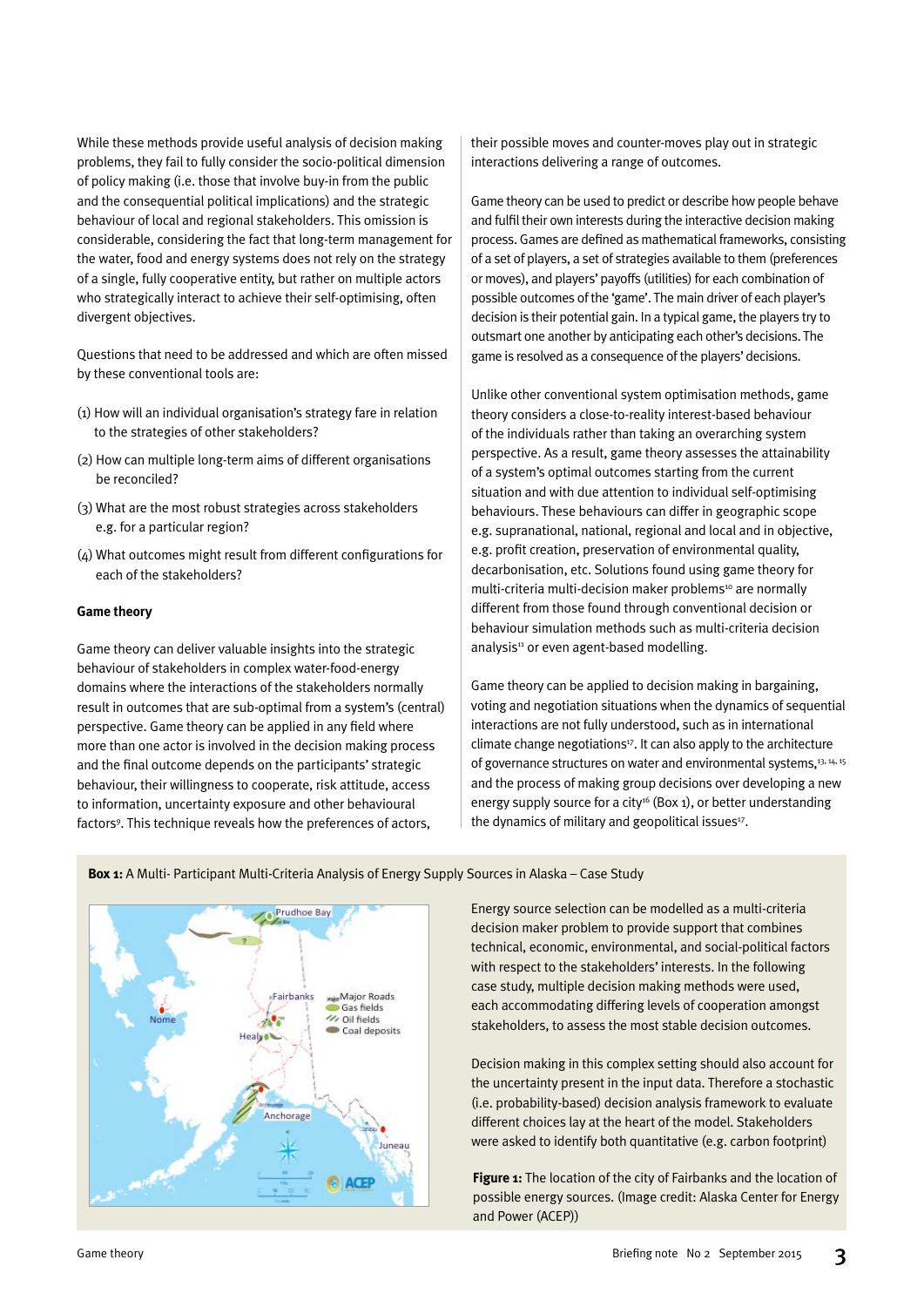| Alt | <b>Description</b>                                                |
|-----|-------------------------------------------------------------------|
| A1  | Large diameter pipeline Edmonton, Canada to<br>Chicago, Illinois. |
| A2  | Liquid natural gas export from North Slope to<br>Valdez.          |
| Aз  | Bullet line to Anchorage, spur to Fairbanks.                      |
| A4  | Small diameter pipeline: North Slope to Fairbanks.                |
| A5  | Liquid Natural Gas (LNG) trucking project.                        |
| А6  | Big Lake gas pipeline: Beluga to Fairbanks.                       |
| A7  | High voltage direct current line from North Slope.                |
| A8  | Coal-to-liquids power plant in Fairbanks.                         |
| A9  | Sustina Hydro-electric dam.                                       |

**Table 1:** The proposed alternatives for energy supply used in the modelling process which might be applied to Fairbanks, Alaska.



**Figure 2:** The value in using multiple analysis methods (MCDM: multi-criteria decision analysis | SC: Social Choice | FB: FallBack Bargaining Game Theory Framework)

#### **Increasing the use of game theory in the environmental resource management context**

Game theory has the potential to identify and assist with the selection of solutions to challenging resource sharing and management problems that can be supported by a range of stakeholders, and that might not otherwise have been considered the ideal outcome. This method can also support negotiators and decision makers in navigating difficult political decisions and avoiding deadlock situations, by understanding better how the needs of different players may interact.

and qualitative (e.g. political support) selection criteria and performance metrics, which carry uncertainties. The resulting framework was tested using a case study from Fairbanks, Alaska, where decision makers and residents must decide on a new source of energy for heating and electricity – Figure 1 and Table 1.

This problem was approached in five steps: (1) engaging experts (role players) to develop criteria of project performance; (2) collecting a range of quantitative and qualitative input information to determine the performance of each proposed solution according to the selected criteria; (3) performing a random selection (Monte-Carlo) analysis to capture uncertainties given in the inputs; (4) applying multi-criteria decision making, social choice (voting), and fallback bargaining or game theory methods to account for three different levels of cooperation among the stakeholders – high, medium and low for each respective technique; and (5) computing an aggregate performance index (API) score for each alternative based on its performance across criteria and cooperation levels.

The results in Figure 2, show that the aggregate performance indexes for the alternatives from Table 1 – based on the stakeholder-defined criteria across all decision analysis methods. As the level of cooperation in a negotiation is not known, these methods allow the accounting for a range of possible low, medium and high levels of co-operation. For example, in cases where the parties are not cooperative but willing to bargain, the fallback bargaining methods are more suited to solving the problem; on the other hand, if the decision makers are only concerned with the optimal solution and benefit from a high level of cooperation, then multi-criteria decision analysis (MCDM) methods can inform decisions. Social Choice methods indicate results that are achievable when parties are neither fully non-cooperative nor fully cooperative.

By including a range of decision analysis methods and accounting for uncertainty this methodology added robustness to the decision-making process. This robustness can be demonstrated in a challenging case such as this regional energy supply problem. The results of the different methods used in this study were very close to the sequence of decisions that were made in practice at the time of this analysis.

Policy makers should consider the power this decision analysis framework presents at a variety of levels:

- Facilitating internal decision making and cooperation about priorities within governments and civil service bodies and between institutions;
- Strengthening negotiation approaches and outcomes, e.g. at the international climate change negotiations, between all nations concerning a common good;
- Finding solutions to specific resource management questions at local scale, and also more broadly.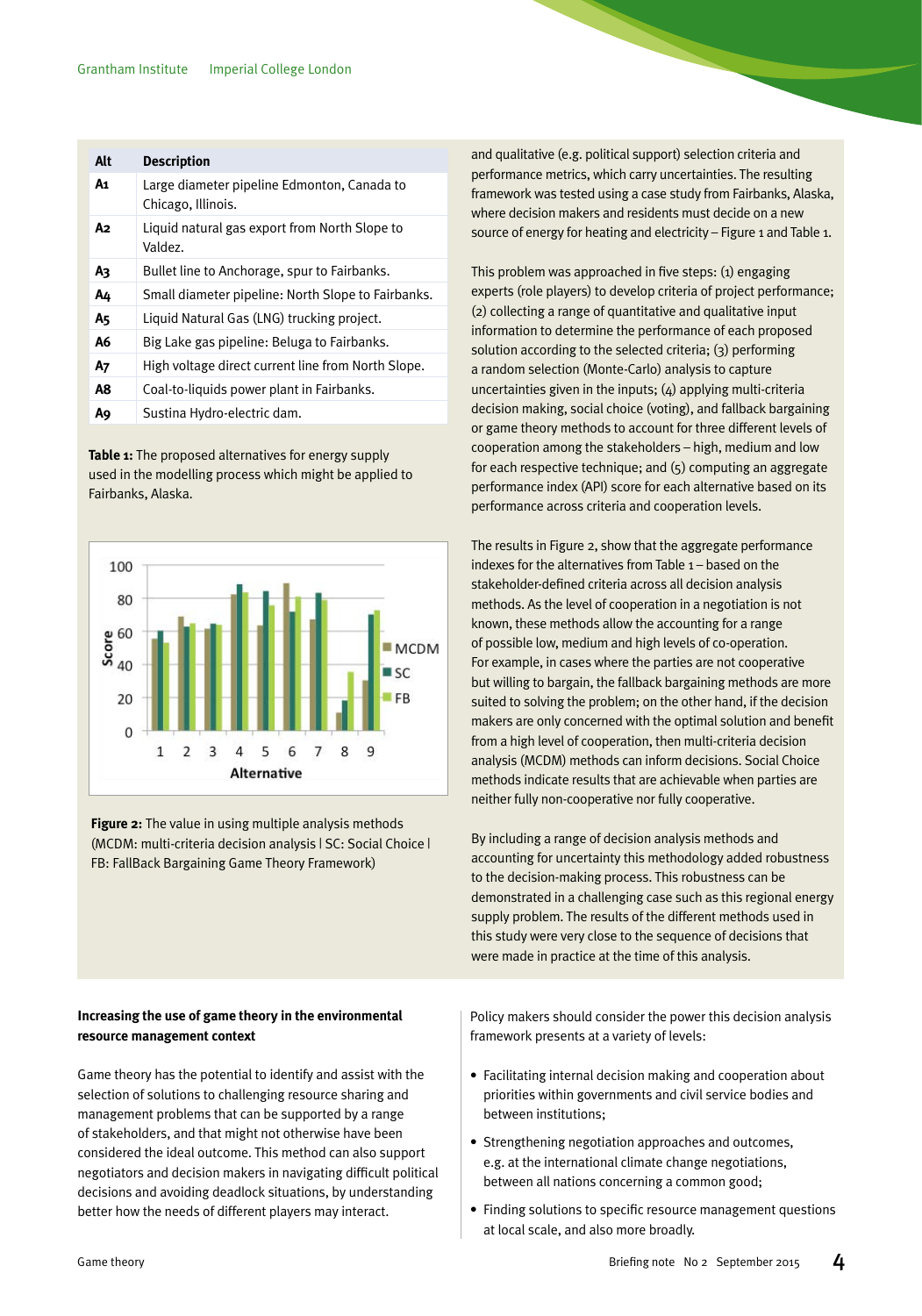

## About the Grantham Institute

The Grantham Institute is committed to driving research on climate change and the environment, and translating it into real world impact. Established in February 2007 with a £12.8 million donation over ten years from the Grantham Foundation for the Protection of the Environment, the Institute's researchers are developing both the fundamental scientific understanding of climate and environmental change, and the mitigation and adaptation responses to it. The research, policy and outreach work that the Institute carries out is based on, and backed up by, the world-leading research by academic staff at Imperial.

**www.imperial.ac.uk/grantham**



## About Imperial College London

Consistently rated amongst the world's best universities, Imperial College London is a science-based institution with a reputation for excellence in teaching and research that attracts 13,000 students and 6,000 staff of the highest international quality.

Innovative research at the College explores the interface between science, medicine, engineering and business, delivering practical solutions that improve quality of life and the environment—underpinned by a dynamic enterprise culture. Since its foundation in 1907, Imperial's contributions to society have included the discovery of penicillin, the development of holography and the foundations of fibre optics.

This commitment to the application of research for the benefit of all continues today, with current focuses including interdisciplinary collaborations to improve health in the UK and globally, tackle climate change and develop clean and sustainable sources of energy.

**www.imperial.ac.uk**